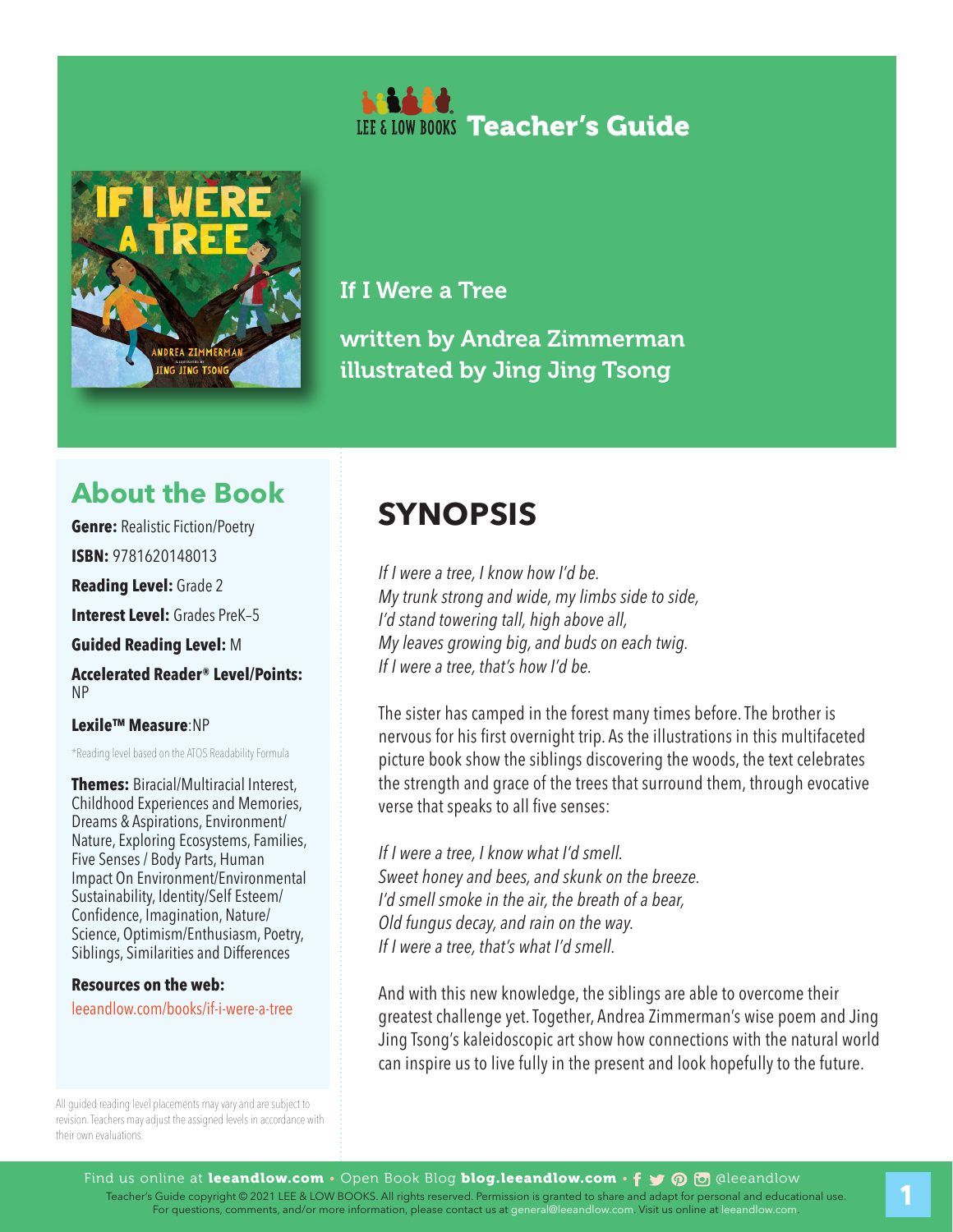

## **BACKGROUND**

#### **"Exploring Trees" from the Backmatter**

#### *Exploring Trees*

There are more than a trillion trees on Earth! You can use your five senses to get to know the ones that live near you.

#### *Seeing*

Look at the overall shape of each tree. Is it tall and lanky? Or short and bushy? Look at the leaves. Are they broad or needle-like?

#### *Touching*

What does the bark feel like? Is it rough? Or smooth? Do the leaves feel fuzzy? Or prickly? Are there roots or seeds you can touch?

#### *Smelling*

Some trees have fragrant flowers or zesty sap that you can smell. If you hug a tree, how does the bark smell? If you wrinkle a leaf, what scent does it have?

### *Tasting*

You probably can't taste any of the trees that live in your neighborhood. But there are many trees that we do taste. We eat delicious fruits and nuts and spices from trees. Even chocolate comes from trees!

#### *Hearing*

On blustery days, you can hear the wind whistling through the leaves of a tree. You may also hear the birds and bugs that make their homes in the branches of trees. There are more than 60,000 different kinds of trees on Earth! You can learn more about the trees in your area using books like The Tree Book for Kids and Their Grown-Ups by Gina Ingoglia or a field guide for your state.

#### **Additional Information About Trees**

The National Environmental Education Foundation has additional lessons and resources about trees, "Tree Toolkit: Lessons and Educator Resources for Teaching about Trees" (https://www.neefusa.org/ nature/land/tree-toolkit). Consult Project Learning Tree for ideas and ways that trees are utilized in the world around us (https://www.plt.org/educator-tips/activities-explore-uses-trees/). The Environmental Science Institute at the University of Texas has a lesson plan, book suggestions, and helpful language for educators about trees and the future of sustainability (https://www.esi.utexas. edu/files/079-Lesson-Plan-Trees-Our-Past-and-Sustainable-Future.pdf).

For extensive resources and lesson plans about how to incorporate trees into your units, such as learning about leaves, parts of trees, maple syrup, recycling, and more, Penn State College of Agricultural Sciences has a variety of lesson plans and activities for students and educators to learn more about trees (https://ecosystems.psu.edu/outreach/youth/sftrc/lesson-plans/forestry/k-5).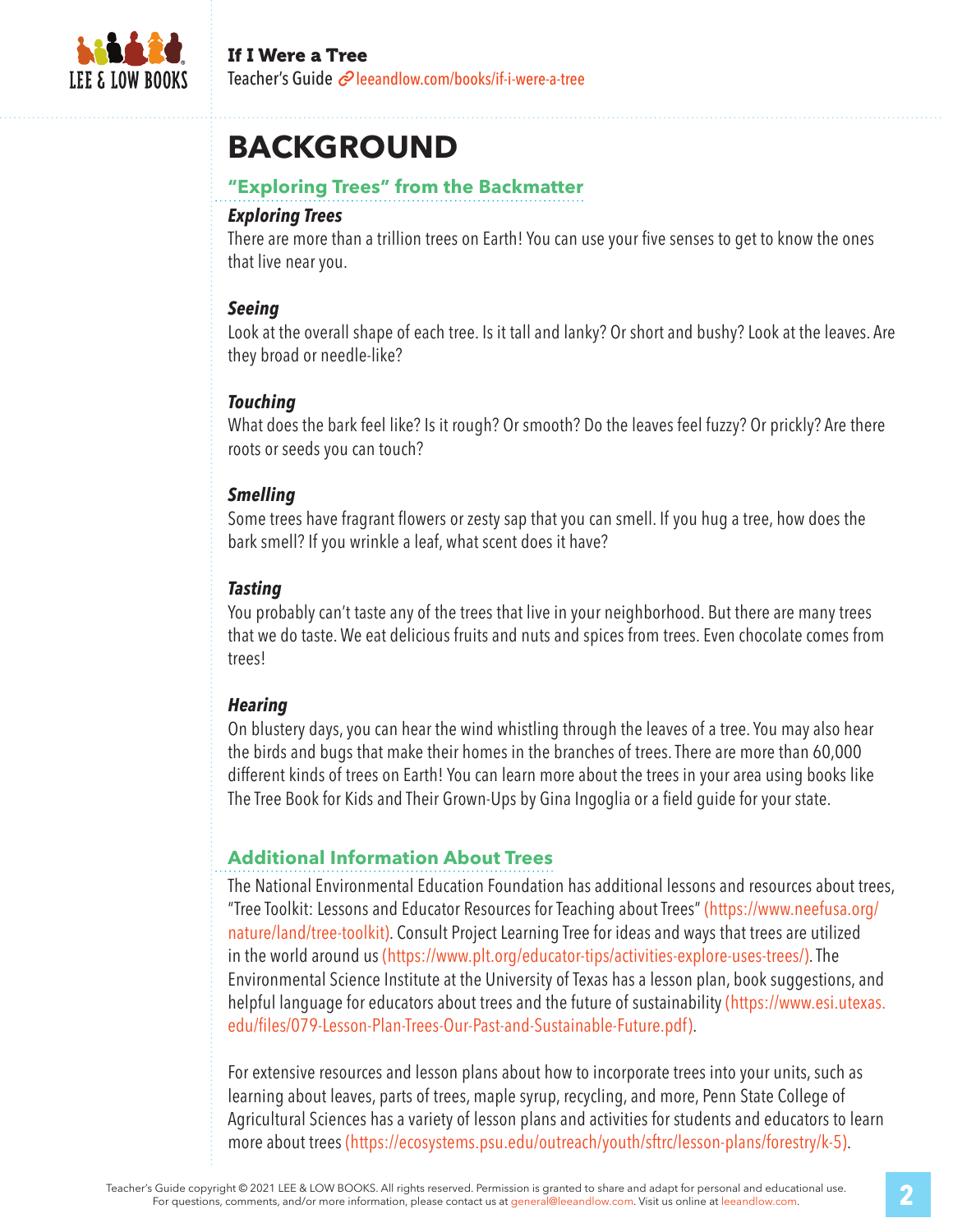

The National Park Service also has a lesson plan about tree parts (https://www.google.com/searc h?q=trees+lesson+plan+for+students&sxsrf=ALeKk03lJwx66uWrGPaKaioJiRlYCJ20mg:162 6287045994&ei=xSvvYIaWPL-z5NoPs8aK2AE&start=10&sa=N&ved=2ahUKEwjGjLetl-PxAhW\_ GVkFHTOjAhsQ8tMDegQIARA3&biw=1366&bih=588). TreesCharlotte, an organization dedicated to promoting awareness about trees, has an entire Elementary School Curriculum with lesson plans, resources and additional activities to use in any tree unit (https://treescharlotte.org/wp-content/ uploads/2015/02/TreesGreenville-Michelin-Curriculum-ES-Final.pdf).

## **BEFORE READING**

## **Prereading Focus Questions**

(Reading Standards, Craft & Structure, Strand 5 and Integration of Knowledge & Ideas, Strand 7) (Speaking & Listening Standards, Comprehension & Collaboration, Strands 1 and 2)

Before introducing this book to students, you may wish to develop background knowledge and promote anticipation by posing questions such as the following:

- Encourage students to think about their imaginations. How do you express creativity and show your imagination? What does it mean to be imaginative? How do students use their imaginations in their everyday lives? Why is it important to be imaginative and creative?
- Ask students to share how they feel about nature. What do they like to do outside? How does being outside make them feel? What do they appreciate about nature and being able to go outside?
- Have students ever been camping? What was it like to camp? If students haven't been camping, have they ever spent a lot of time outside, like a day at the park? What kinds of things did they see, smell, taste, and hear? What did they like about camping or being outside at the park?
- What do students know about the five senses? What do they think about when they think of the five senses? What sights, sounds, smells, tastes, and touches do they think of? Why?
- What do students know about trees? What do they think of when they think of trees? Do they know about any specific trees? Are there particular trees that they like to look at in their neighborhood or local communities? How do trees make them feel? Why are trees important to our environment and world?

## **Exploring the Book**

(Reading Standards, Key Ideas & Details, Strand 1; Craft & Structure, Strand 5; and Integration of Knowledge & Ideas, Strand 7) (Speaking & Listening Standards, Comprehension & Collaboration, Strands 1 and 2)

• Book Title Exploration: Talk about the title of the book, *If I Were a Tree*. Then ask students what they think this book will most likely be about and whom the book might be about. What do they think might happen? What information do they think they might learn? What makes them think that?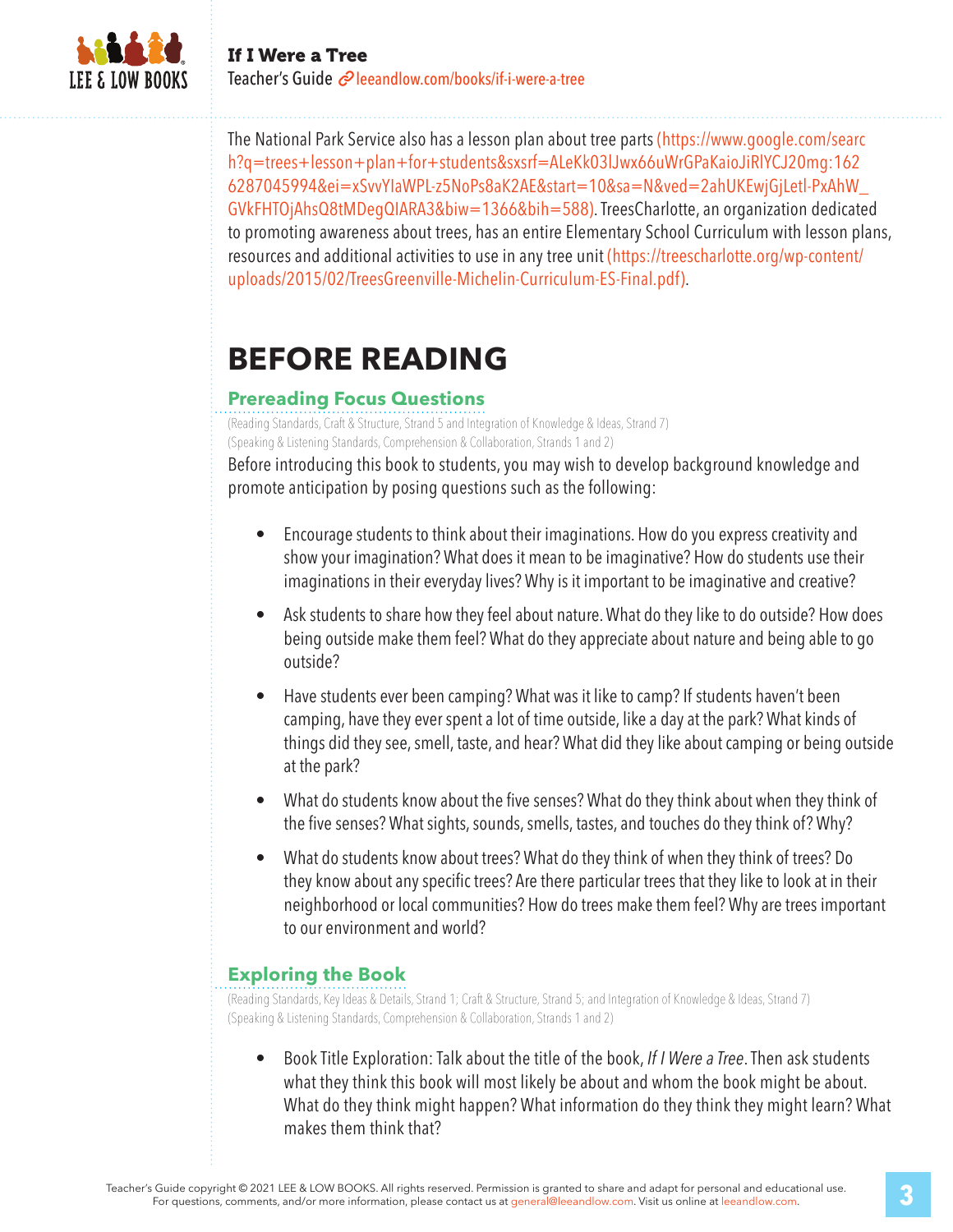

- Read Andrea Zimmerman's Biography: Read about author Andrea Zimmerman on the jacket back flap. How do you think Andrea Zimmerman came up with the idea to write this book? What do you think inspired her to write *If I Were a Tree*?
- Read Jing Jing Tsong's Biography: Read about illustrator Jing Jing Tsong. How does she get inspiration from the text while she creates the art from the story?
- Encourage students to stop and jot down notes in their reading notebooks during the readaloud when they: learn new information, see a powerful image, have an emotional reaction or an idea, have a question, or hear new words.
- Have students quickly write their feelings in their notebooks during reading. After reading, ask students why they wrote down those feelings and have them write journal entries about them.
- Ask students to make a prediction: Do you think this book will be fiction or nonfiction? What makes you think so? What clues are given that help you know whether this book will be fiction or nonfiction?

## **Setting a Purpose for Reading**

(Reading Standards, Key Ideas & Details, Strands 1–3)

Have students read to find out:

- how nature is powerful and inspirational
- why imagination and observation of the world around you are important
- how to use your imagination in the world around you
- the beauty of exploration and what we can find in nature
- how we can use our five senses in nature
- how trees are powerful and beautiful
- the joy of enjoying nature

Encourage students to consider why the author, Andrea Zimmerman, would want to share with young people this book about the wonder of nature and trees around us.

## **VOCABULARY**

(Reading Standards, Craft & Structure, Strand 4) (Language Standards, Vocabulary Acquisition & Use, Strands 4–6) (Speaking & Listening Standards, Comprehension & Collaboration, Strands 1 and 2)

The story contains several content-specific and academic words and phrases that may be unfamiliar to students. Based on students' prior knowledge, review some or all of the vocabulary below. Encourage a variety of strategies to support students' vocabulary acquisition: look up and record word definitions from a dictionary, write the meaning of the word or phrase in their own words, draw a picture of the meaning of the word, create a specific action for each word, list synonyms and antonyms, and write a meaningful sentence that demonstrates the definition of the word.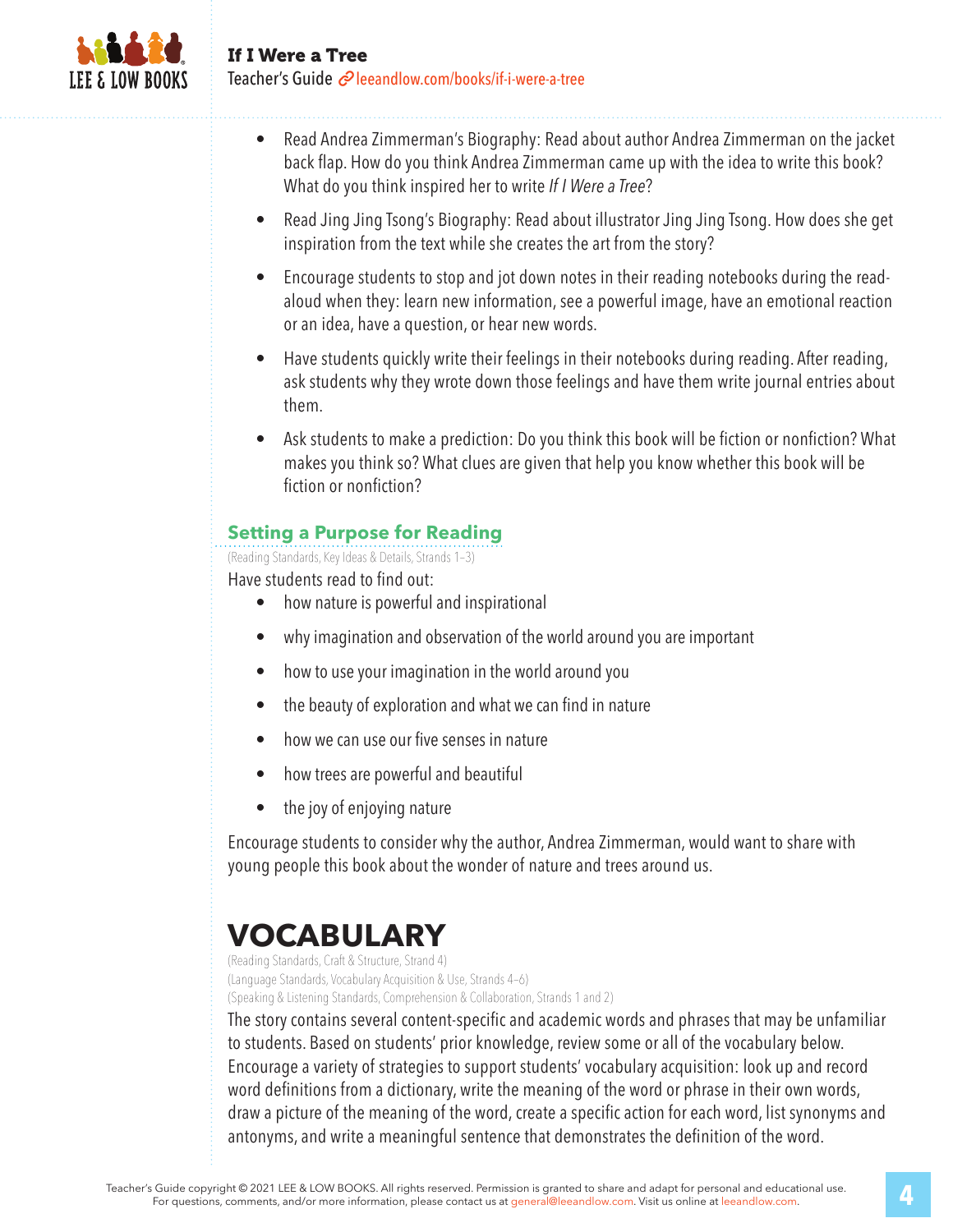

#### If I Were a Tree Teacher's Guide *e*leeandlow.com/books/if-i-were-a-tree

#### **Content Specific**

buds, bark, soil, minerals, fungus, mole, blossoms, pine

#### **Academic**

decay, growl, hoot, misty, draped, dawn, spells, renew, humming

# **AFTER READING**

## **Discussion Questions**

After students have read the book, use these or similar questions to generate discussion, enhance comprehension, and develop appreciation for the content. Encourage students to refer to passages and/or illustrations in the book to support their responses. **To build skills in close reading of a text, students should cite textual evidence with their answers.**

## **Literal Comprehension**

(Reading Standards, Key Ideas & Details, Strands 1–3)

(Speaking & Listening Standards, Comprehension & Collaboration, Strands 1–3 and Presentation of Knowledge & Ideas, Strand 4)

- **1.** How does the story start? What do you see the family doing on the first spread?
- **2.** Where does the family go? What do the siblings start to do?
- **3.** What do the siblings think they would feel if they were a tree? What do they describe from the nature that they see around them?
- **4.** What do they think they would taste if they were a tree? What kinds of animals do the siblings see on this spread?
- **5.** What do they think they would smell if they were a tree?
- **6.** While the siblings are exploring, how are their grown-ups preparing the campsite?
- **7.** What do they think they would hear if they were a tree? What time is it during this time of the day in the book? What is the family preparing to do?
- **8.** What do they think they would see if they were a tree? What do the siblings see on the tree in this spread?
- **9.** What do they think they would love if they were a tree?
- **10.** What do they think they would know if they were a tree? How does the story end?

## **Extension/Higher Level Thinking**

(Reading Standards, Key Ideas & Details, Strands 2 and 3 and Craft & Structure, Strands 4 and 6)

- (Speaking & Listening Standards, Comprehension & Collaboration, Strands 1–3 and Presentation of Knowledge & Ideas, Strand 4)
	- **1.** What does the title *If I Were a Tree* mean to you after reading? Why do you think the author chose this particular title?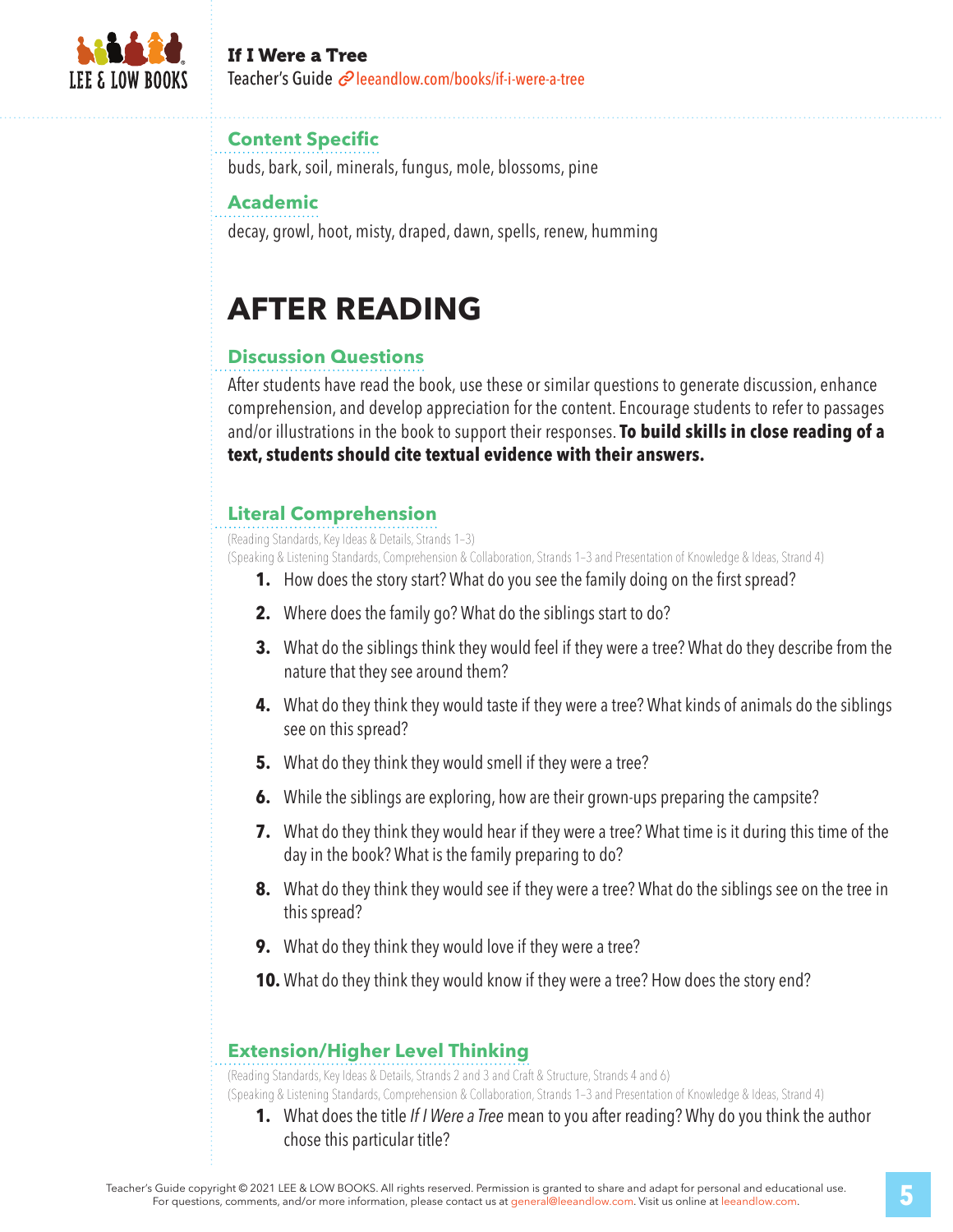

- **2.** How does nature play a role in *If I Were a Tree*? How do the children in the story observe nature and the world around them? What do they notice about trees and during their explorations in the woods? What other animals and objects do they see and wonder about?
- **3.** Why is it important to use your imagination? What are the ways that you use your imagination in your daily life? How does it make you feel? How do the siblings in the story use their imaginations while they're exploring in the woods?
- **4.** What kinds of themes do you see throughout *If I Were a Tree*? What do you think this story helps readers think about? Why?
- **5.** What do you think Andrea Zimmerman means when she writes, "I'd know branches can bend, and cold spells will end, that spring will renew, and life carries through. *If I Were a Tree*, that's what I'd know." Why do you think she decided to end the story in this way? How do you relate to these statements? How do you think this applies to life in general?
- **6.** How can you use the illustrations to help you make sense of the author's message in the story? How do the illustrations convey the feelings and emotions from the siblings?
- **7.** Why do you think the author uses figurative language in the story? What figurative language do you see throughout *If I Were a Tree*? How do you think the figurative language helps you to envision the siblings' world, the trees, and their environment? What would it be like to read the story without figurative language?
- **8.** Why is it important to explore nature and the outdoors? How does nature and your local environment inspire you? What do you like to do in nature? What do you like to see and observe? Why?
- **9.** How does reading *If I Were a Tree* make you think differently or help you to appreciate nature? What can the book inspire you to do the next time you go outside or go for a walk in the park or the woods? What are some different ways that you can enjoy nature in your own life?
- **10.** How does *If I Were a Tree* teach about the importance of observing the world around you? What makes you think that?
- **11.** How does the author, Andrea Zimmerman, convey the beauty of nature to readers? How does she describe the different things that the siblings see in nature?
- **12.** Do you think humans and trees are similar? Why or why not? What can trees teach us about our own lives? What does this story teach us about the cycle of life, seasons, and how things change? What did you learn from Andrea Zimmerman's message?
- **13.** There are three spreads in the story that don't incorporate one of the senses and how the siblings would be if they were trees. The first spread starts with, "*If I Were a Tree*, I know what I'd be." The last two spreads start with, "*If I Were a Tree*, I know what I'd love," and "*If I Were a Tree*, I know what I'd know." Why do you think the author chose to do that? What do these lines mean to you? How do they apply to your own life?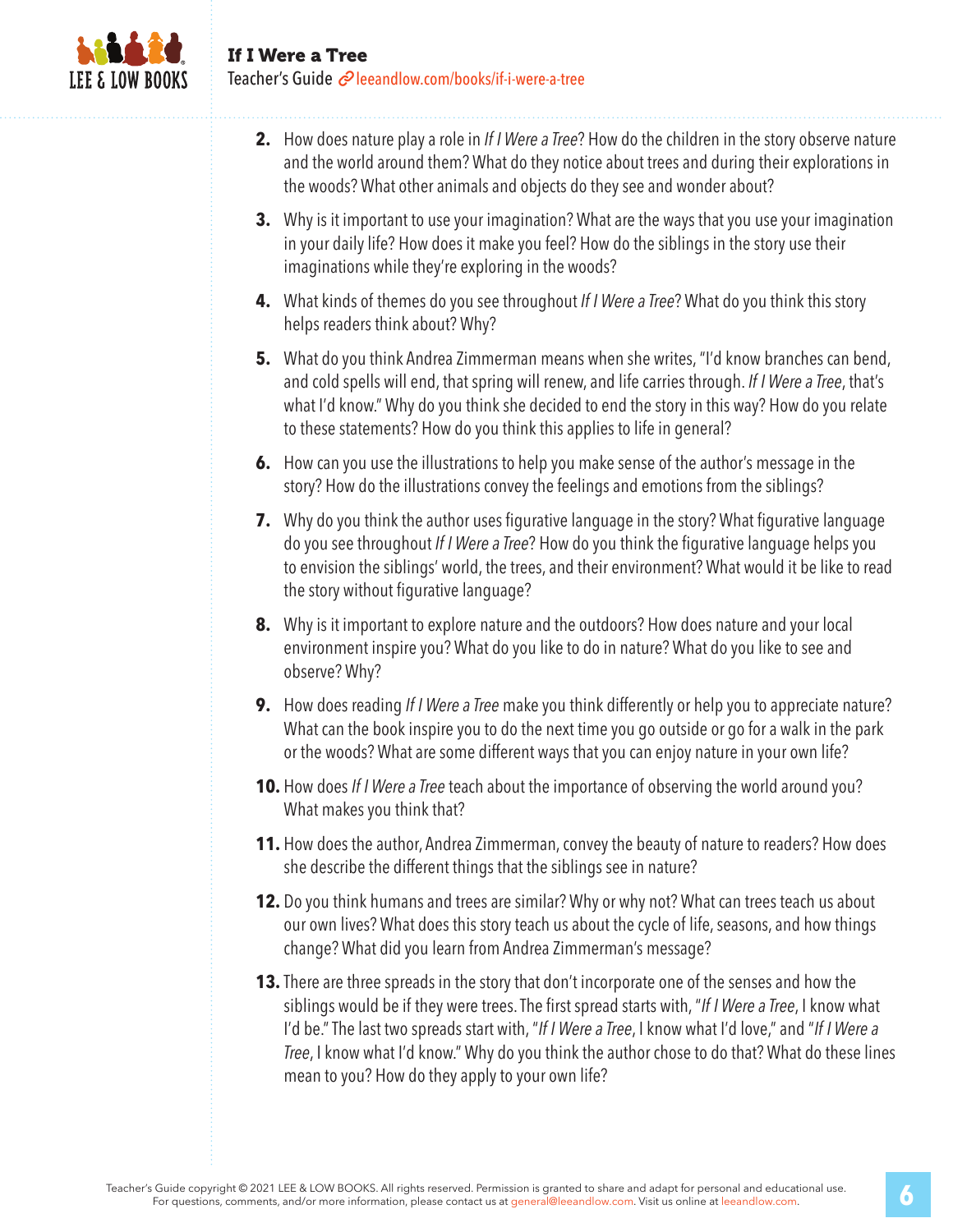

#### **Reader's Response**

(Writing Standards, Text Types & Purposes, Strands 1–3 and Production & Distribution of Writing, Strands 4–6)

These strategies might be helpful to use with students who are English Language Learners.

- **1.** What is one big thought that you have after reading this book? Think about your own relationship to nature, trees, and the environment. What is your takeaway from this book? What would you tell a friend about this book?
- **2.** What do you think Andrea Zimmerman's message is to the reader? Think about possible motivations behind Andrea Zimmerman's intentions to write this book about two siblings observing the world and beauty of nature around them and what kind of connections they make throughout the story.
- **3.** Have students make a text-to-self connection. What kind of connections did you make between *If I Were a Tree* and your own life? What did you relate to and how did *If I Were a Tree* make you think of your own childhood or growing up experiences?
- **4.** Have students make a text-to-text connection. Did you think of any other books while reading *If I Were a Tree*? Why did you make those connections?
- **5.** Have students make a text-to-world connection. What kind of connections did you make between the book and what you have seen happening in the world, such as on television, in a newspaper, or online? What in this book made you think of that?
- **6.** What does nature mean to students after reading? After reading *If I Were a Tree*, do you think differently about nature? Why or why not?

## **ELL Teaching Activities**

(Speaking & Listening Standards, Comprehension & Collaboration, Strands 1–3 and Presentation of Knowledge & Ideas, Strands 4–6) (Language Standards, Vocabulary Acquisition & Use, Strands 4–6)

These strategies might be helpful to use with students who are English Language Learners.

- **1.** Assign ELL students to partner-read the story with strong English readers/speakers. Students can alternate reading between pages, repeat passages after one another, or listen to the more fluent reader.
- **2.** Have each student write three questions about the story. Then let students pair up and discuss the answers to the questions.
- **3.** Depending on students' level of English proficiency, after the first reading:
	- Review the illustrations in order and have students summarize what is happening on each page, first orally, then in writing.
	- Have students work in pairs to tell what they learned about one of the poems. Then ask students to write a short summary, synopsis, or opinion about what they have read.
- **4.** Have students give a short talk about how they would be a tree, modeled after Andrea Zimmerman's writing style in the story.
- **5.** The book contains several content-specific and academic words that may be unfamiliar to students. Based on students' prior knowledge, review some or all of the vocabulary. Expose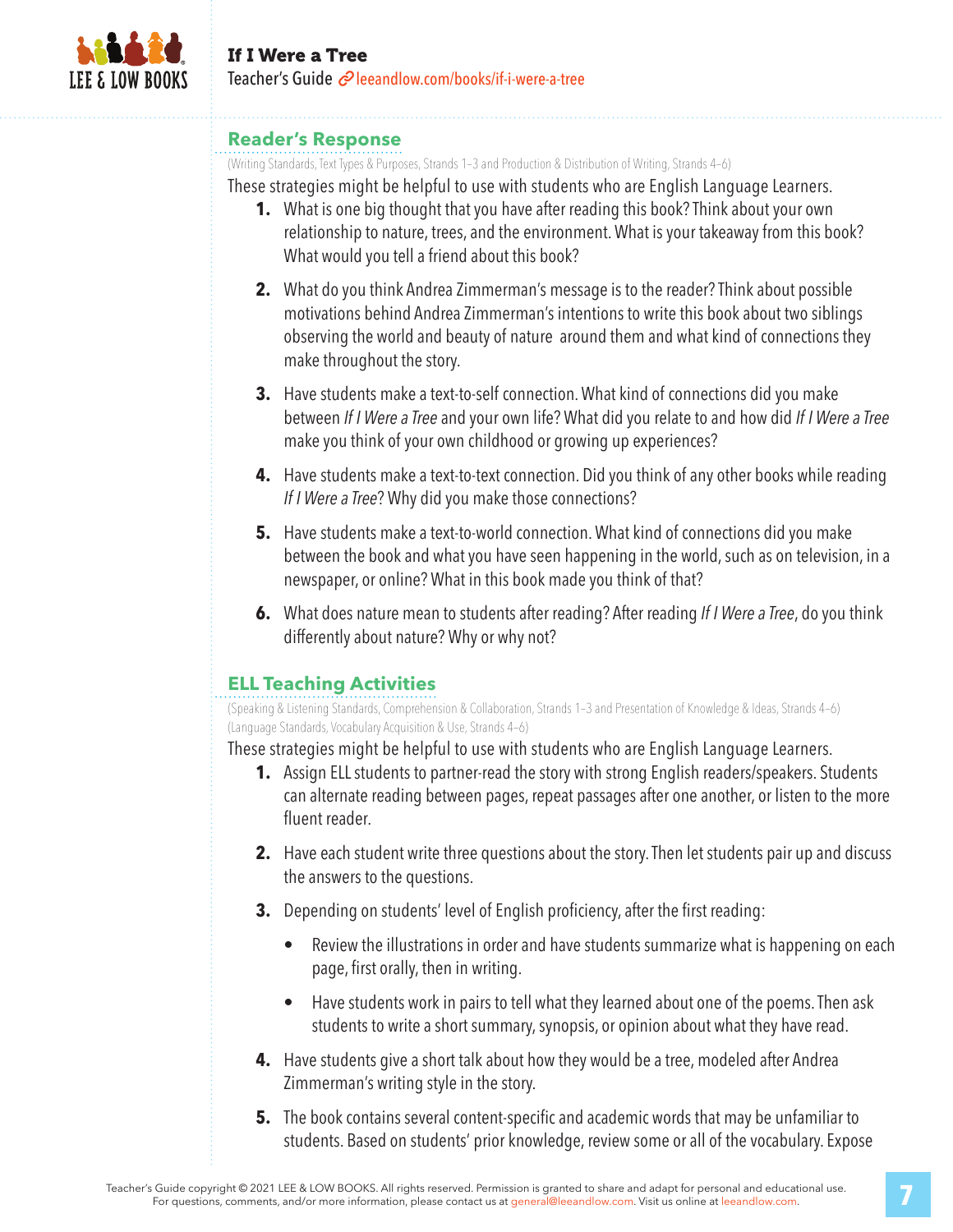

English Language Learners to multiple vocabulary strategies. Have students make predictions about word meanings, look up and record word definitions from a dictionary, write the meaning of the word or phrase in their own words, draw a picture of the meaning of the word, list synonyms and antonyms, create an action for each word, and write a meaningful sentence that demonstrates the definition of the word.

#### **Social and Emotional Learning**

(Reading Standards, Key Ideas & Details, Strands 1-3 and Craft & Structure, Strands 4-6) (Speaking & Listening Standards, Comprehension & Collaboration, Strands 1–3 and Presentation of Knowledge & Ideas, Strand 4) (Writing Standards, Text Types & Purposes, Strands 1–2 and Production & Distribution of Writing, Strands 4–6) (Language Standards, Vocabulary Acquisition & Use, Strands 6)

Social and emotional learning involves being aware of and regulating emotions for healthy development. In addition to understanding one's own feelings, strong socio-emotional development allows individuals to develop empathy for others and to establish and maintain relationships.

Use the following prompts to help students study the socio-emotional aspects of this book.

- **1.** How do you think being outside helps with your feelings and emotions? Why do you think being outside in nature is important for your mind and body? Students can conduct additional research about how being outside and enjoying nature is important for your health. Additional resources are from Harvard Health Publishing (https://www.health.harvard.edu/ blog/6-reasons-children-need-to-play-outside-2018052213880), Child Mind Institute (https:// childmind.org/article/why-kids-need-to-spend-time-in-nature/), and Children's Hospital of Philadelphia (https://www.chop.edu/news/health-tip/benefits-outdoor-play-why-it-matters).
- **2.** What do you think author Andrea Zimmerman means when she writes on the last spread, "If I were a tree, I'd know what I'd know. That days come and go, and green leaves will grow. I'd know branches can bend, and cold spells will end. That spring will renew, and life carries through." What did you think of when you read this? How does this apply to what we experience in life? How does this relate to changes, the seasons, and how we develop as a person? Students can write a reaction essay.
- **3.** Which illustration in *If I Were a Tree* do you think best shows an emotion? Explain which emotion you think it is. How do you think the author and illustrator portray that emotion in the story?
- **4.** Choose an emotion such as happiness, hope, sadness, and so on. Illustrate or act out what that emotion looks like in *If I Were a Tree*.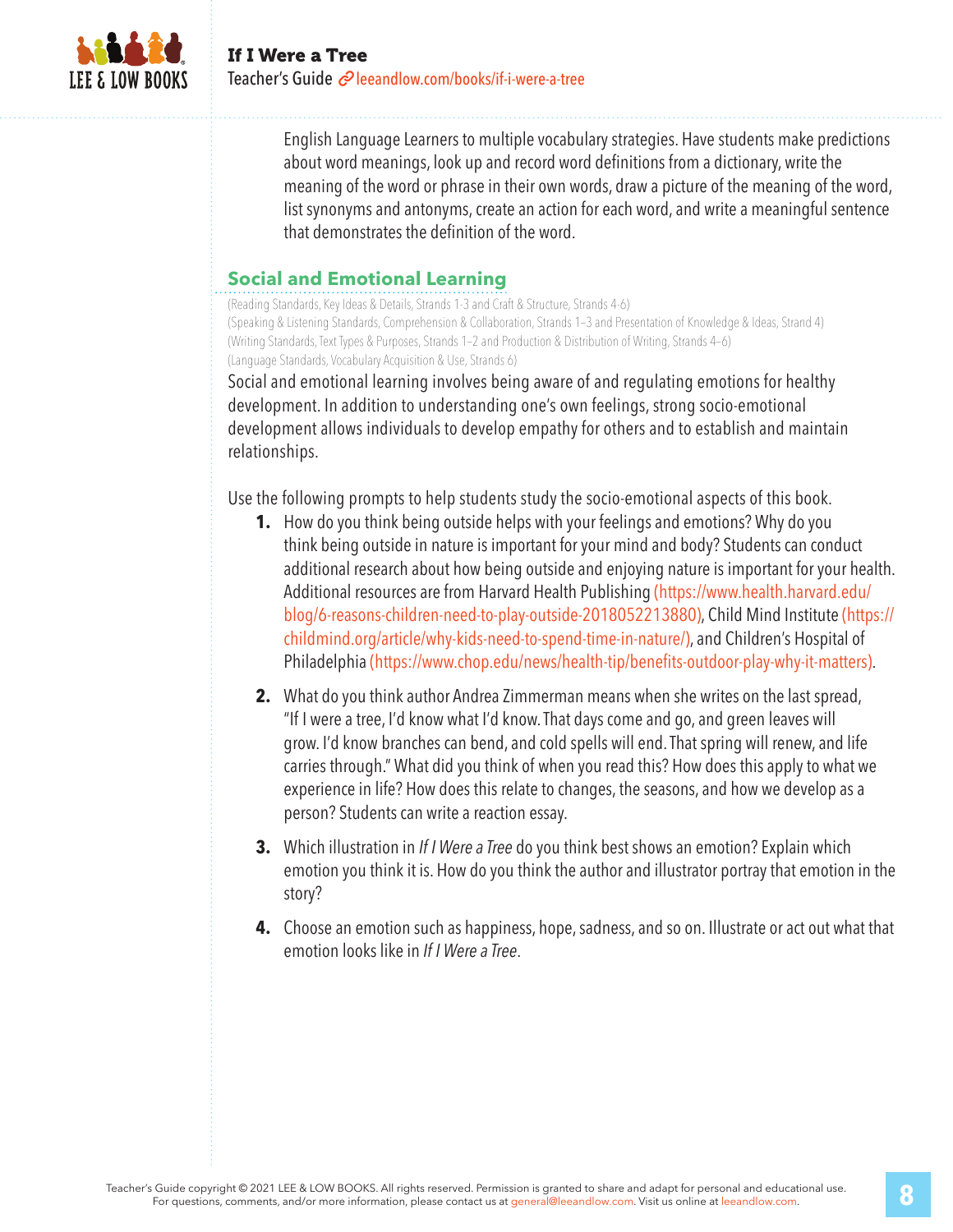

# **INTERDISCIPLINARY ACTIVITIES**

(Introduction to the Standards, page 7: Students who are college and career ready must be able to build strong content knowledge, value evidence, and use technology and digital media strategically and capably)

Use some of the following activities to help students integrate their reading experiences with other curriculum areas. These can also be used for extension activities, for advanced readers, and for building a home-school connection.

## **English/Language Arts**

(Reading Standards, Key Ideas and Details, Strands 1–3, Craft and Structure, Strands 4–6, Integration of Knowledge & Ideas, Strands 7–9, Range of Reading of Text Complexity, Strand 10)

(Writing Standards, Text Types & Purposes, Strands 1–3, Production & Distribution of Writing, Strands 4 and 6, Research to Build & Present Knowledge, Strands 7–9, Range of Writing, Strand 10)

(Speaking and Listening Standards, Comprehension and Collaboration, Strands 1–3, Presentation of Knowledge and Ideas, Strands 4–6)

- **Review the middle rhyme, or internal rhyme, scheme that author Andrea Zimmerman uses throughout** *If I Were a Tree* (https://www.litcharts.com/literary-devices-and-terms/internal-rhyme) (https://literarydevices.net/internal-rhyme/)**.** Have students go back through the text and identify the words that rhyme on each spread and where they're located. ReadWriteThink.org has a lesson plan, "Generating Rhymes" that has resources and instructions on how to teach students about the rhythm and structure of rhymes (https://www. readwritethink.org/classroom-resources/lesson-plans/generating-rhymes-developing-phonemic). Afterwards, have students experiment with middle rhyme by starting with simple lines and progressing to full poems. MasterClass has more tips and resources on writing and identifying different types of rhyme (https://www.masterclass.com/articles/how-to-write-inrhyme#6-types-of-rhymes).
- **Create a graphic organizer for the different senses that the siblings use to describe how they would be a tree. Label each column, "Feel/Touch," "Taste," "Smell," Hear," and "See."** Underneath the columns, students can generate examples from the text about the different ways that they describe the senses and how they would be trees. For example, underneath the column, "Feel," students can write, "warmth of the sun." After students complete the chart, have them write a poem for each of the senses about things that they enjoy in nature and their environment.
- **Ask each student to select a poem from a spread from** *If I Were a Tree* **and write their reactions to that spread.** Why did the student pick that specific spread? What stood out to them? What did they relate to? What did the student identify with or what they learn from that passage in the text? How did reading it make the student feel? What kind of figurative language did they identify? Students can share their reactions with a partner or small group.
- **Encourage students to write a poem in the style of Andrea Zimmerman in** *If I Were a Tree***.** Students can start with, "*If I Were a Tree*…" and complete the poem based on their own feelings and experiences in nature. What do they want to share and why did they pick that idea or object from nature to write about? Students can share their work with a partner, a small group, or the whole class. Consider creating a class book with illustrations and have the book available to students in the classroom library.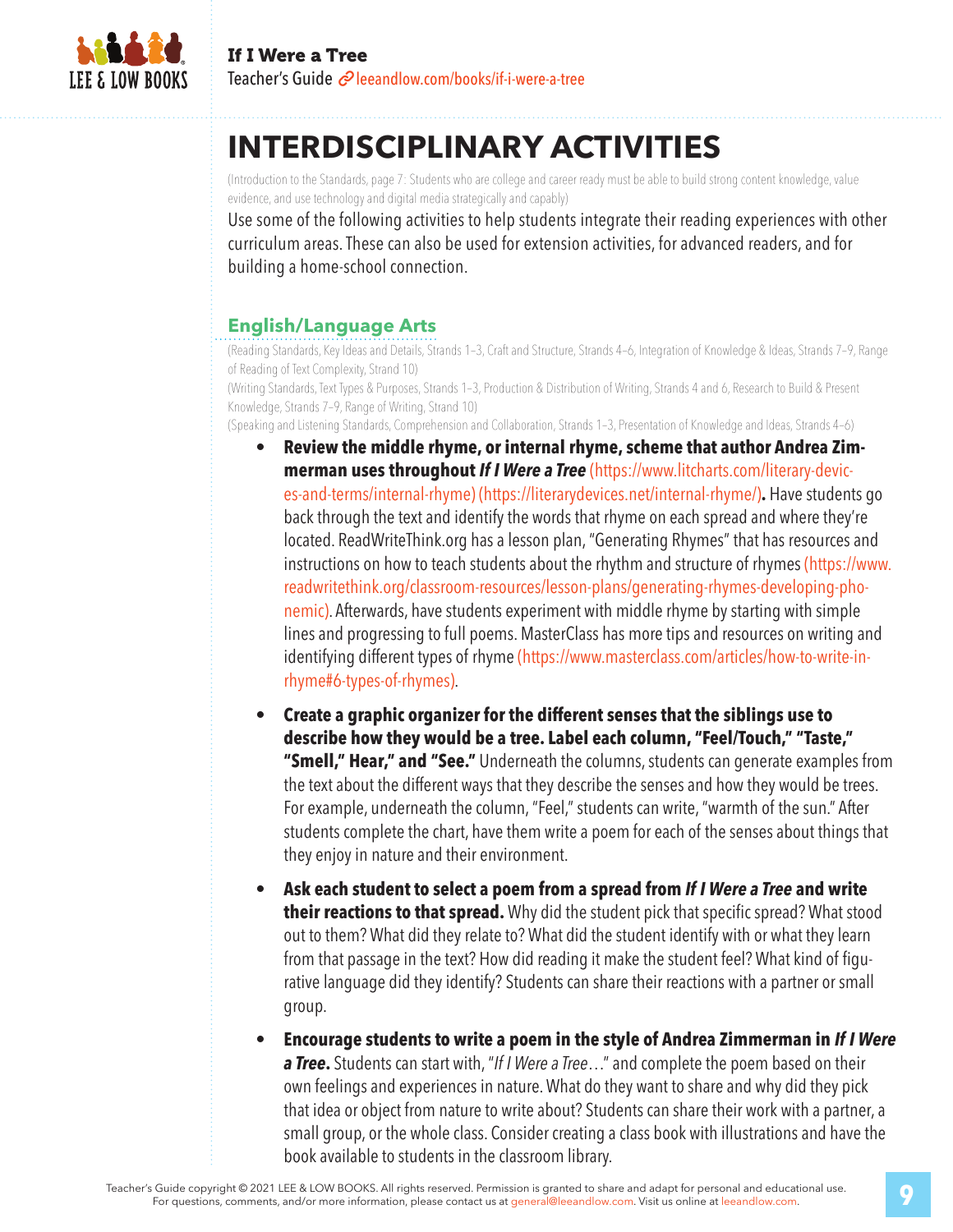

- **Conduct a figurative language study with students.** Have students go on a figurative language scavenger hunt in *If I Were a Tree*. Refer to Read Write Think's "Figurative Language Resource Page" as a tool for students to use during their search (http://www.readwritethink. org/files/resources/lesson\_images/lesson79/figresource.pdf). Create a chart with different rows for figurative language terms (i.e. simile, metaphor) and students can fill it in with specific examples from *If I Were a Tree*. Afterwards, students can experiment using figurative language in their own poetry inspired by the book.
- **Have students learn about different poetic forms.** *If I Were a Tree* uses middle rhyme throughout the story. Display different books of poetry for students. Ask each student to select a poem, find out what kind of poem it is, and then write a poem in the same form. What are the different features of the poem chosen? Use the resource from ReadWriteThink to refer to different types of poems. After students examine the poems in more detail, ask each student to write a poem in a style of their choosing about a childhood memory, their community, anything related to their identity, or something that inspired them in nature and the outdoors (http://www.readwritethink.org/files/resources/lesson\_images/lesson417/poetry-forms2.pdf).
- **The five senses are used frequently throughout** *If I Were a Tree***.** Have students write a poem using each of their senses (sight, touch, hearing, smell, and taste). If possible, provide students with props that pertain to each of the senses in your classroom (for example, provide a leaf for sight and a feather for touch; play classical music for hearing; spray a scent in the classroom for smell; offer orange segments for taste). Students can write a poem for each object using that specific sense. Throughout the lesson, encourage students to think about how the siblings used their senses to describe particular things using descriptive words that related to that specific sense.
- **Conduct an Andrea Zimmerman author study** (https://www.andreaanddavid.com)**.**  Make connections among the texts. What themes do Andrea Zimmerman's books have in common? How are the topics similar? How are they different? What do you think Andrea Zimmerman's message is to her readers across all her books? Consider reaching out to Andrea Zimmerman for a virtual author visit.
- **Conduct a literary nature unit with** *If I Were a Tree* **and** *Call Me Tree/Llámame Árbol*  (https://www.leeandlow.com/books/call-me-tree-llamame-arbol)**.** How do these authors write about nature and trees using figurative language and poetry? How do they think creatively about the world, particularly trees, around them? How do you think nature inspires these authors? How are the books similar? What themes are evident across the books? How are these books different from informational and nonfiction texts about the subjects presented in the books? Students can write their responses in an essay and use a graphic organizer to compare *If I Were a Tree* and *Call Me Tree/Llámame Árbol*.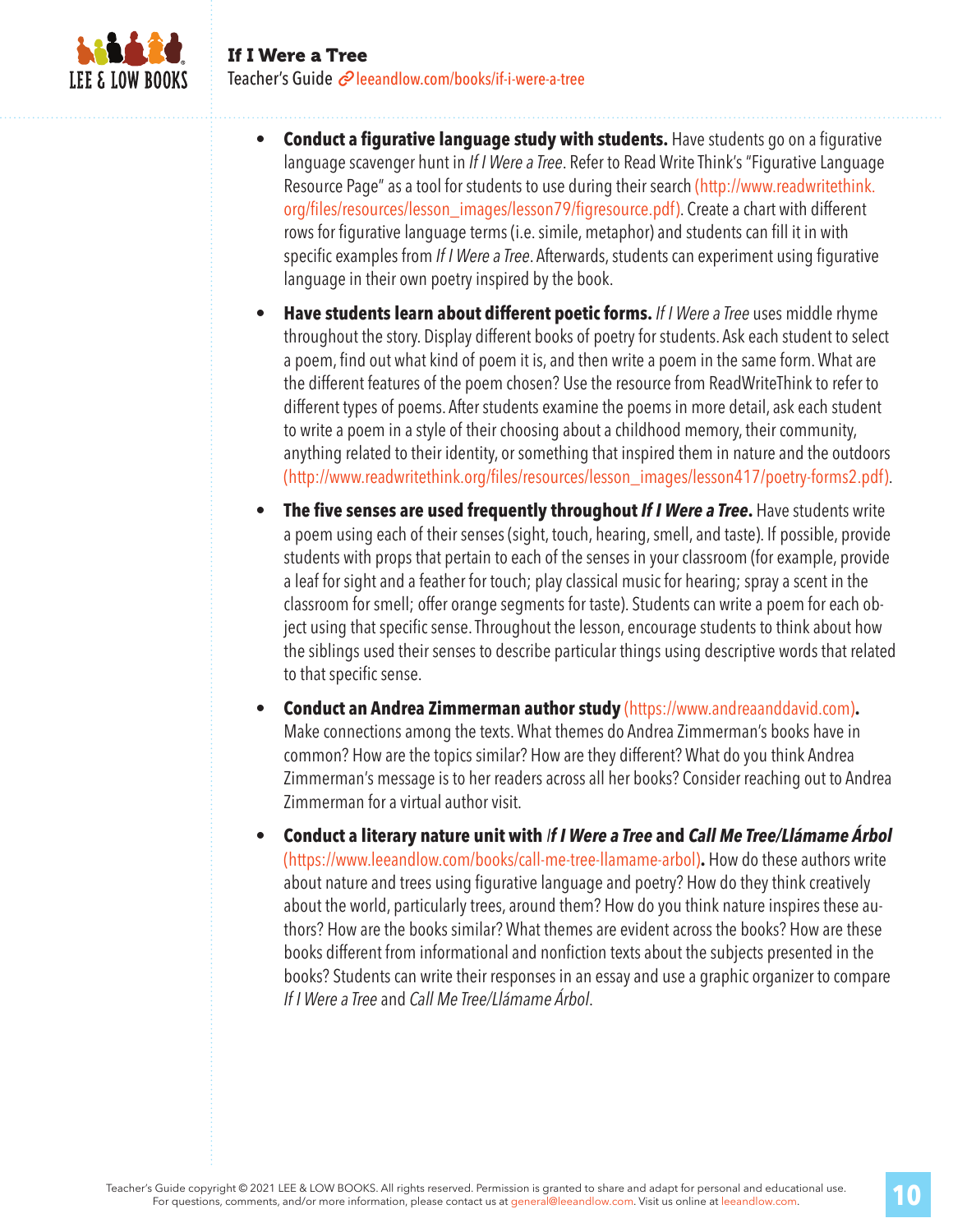

#### **Social Studies/Geography**

(Reading Standards, Key Ideas and Details, Strands 1–3, Craft and Structure, Strands 4–6, Integration of Knowledge & Ideas, Strands 7–9, Range of Reading of Text Complexity, Strand 10)

(Writing Standards, Text Types & Purposes, Strands 1–3, Production & Distribution of Writing, Strands 4 and 6, and Research to Build & Present Knowledge, Strands 7–9, Range of Writing, Strand 10)

(Speaking and Listening Standards, Comprehension and Collaboration, Strands 1–3, Presentation of Knowledge and Ideas, Strands 4–6)

• **If possible, have students take a walk around their communities near their school and observe the different trees that they see.** Using inspiration from *If I Were a Tree*, have students pay close attention to the different elements of the trees during their observations. What do they see when they look at the tree? What does the bark look like? What about the leaves? How tall are the trees? Pick a few places to stop along the neighborhood walk and have students write down their observations in their notebooks. Afterwards, students can look up what trees are indigenous to their area and conduct a research study about the trees in their local communities. Students can share their findings in a visual presentation format of their choosing. The Arbor Day Foundation has resources about how to identify trees based on geographic location (https://www.arborday.org/trees/whattree/easterntrees.cfm). The Nature Conservancy also lists trees that are typically found throughout the United States (https://www.nature.org/en-us/about-us/where-we-work/united-states/common-tree-species/). Students can use the information from the Backmatter about how to engage with trees using your senses to guide their trip.

## **Science/STEM**

(K-LS1-1 Use observations to describe patterns of what plants and animals (including humans) need to survive).

• **Conduct a research study on trees, culminating in a local tree planting project.**  TreesGreenville Companion Curriculum has a wealth of resources and activities on different lesson plans about trees (https://treescharlotte.org/wp-content/uploads/2015/02/ TreesGreenville-Michelin-Curriculum-ES-Final.pdf). Begin with the history of trees, and have students collect information that they find online and in books and create a visual presentation, with photographs and other documentation from their findings. Students can think about the following questions while they're researching trees: Where did trees originate? Why are trees important? Where can you find trees? How can we preserve and maintain trees? How do we grow trees? How are trees helpful to our overall environment? Students can work independently or with a group. To conclude the trees unit, have students plant trees in their local school garden or community (https://www.plt.org/story/tree-plantinggardening-nurture-learning/). Students can reflect on what it was like to plant trees in their neighborhood, how it made them feel, and what they learned about trees during this unit.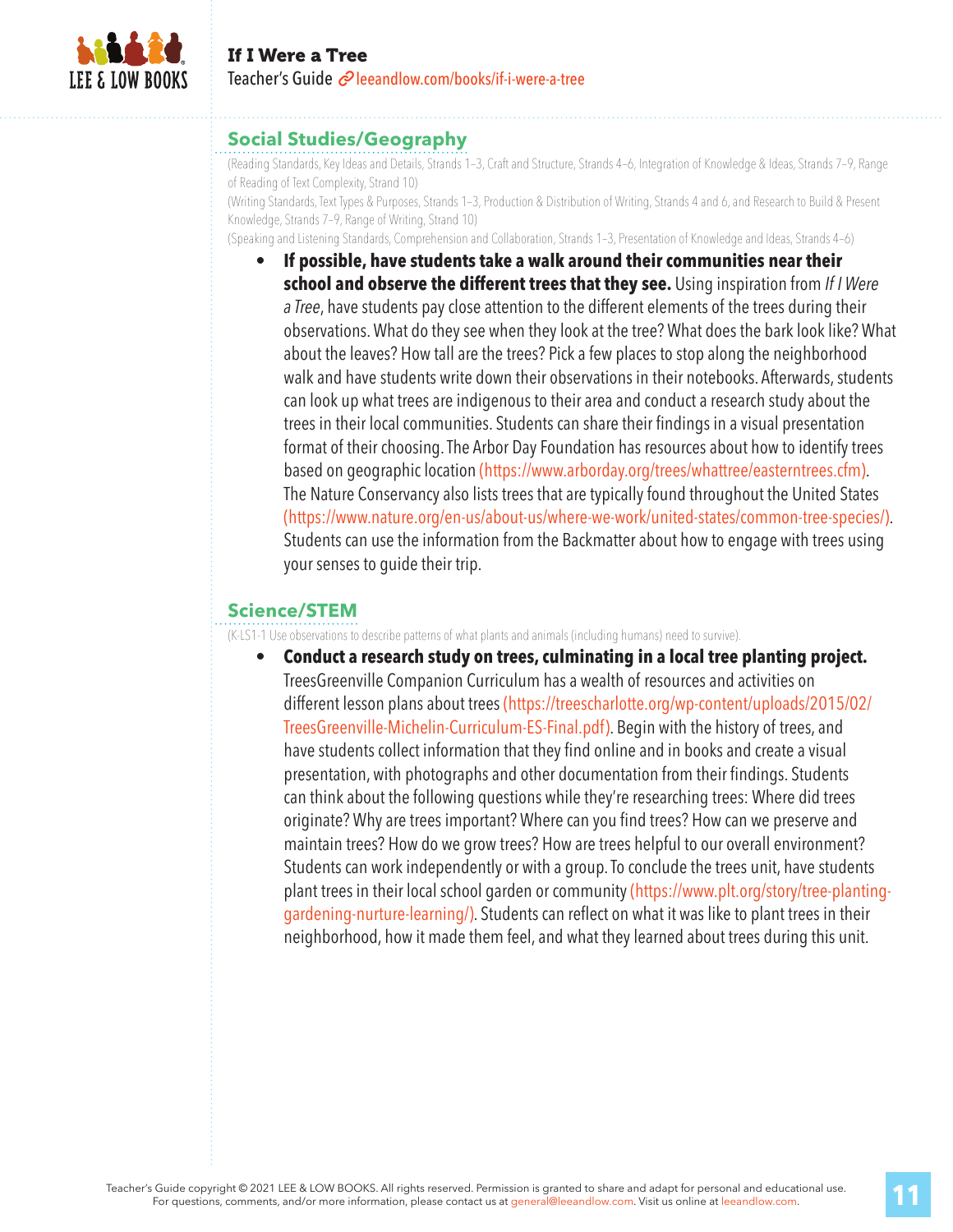

#### **Art & Media**

(Reading Standards, Key Ideas and Details, Strands 1–3, Craft and Structure, Strands 4–6, Integration of Knowledge & Ideas, Strands 7–9, Range of Reading of Text Complexity, Strand 10)

(Writing Standards, Text Types & Purposes, Strands 1–3, Production & Distribution of Writing, Strands 4 and 6, Research to Build & Present Knowledge, Strands 7–9, and Range of Writing, Strand 10)

(Speaking and Listening Standards, Comprehension and Collaboration, Strands 1–3, Presentation of Knowledge and Ideas, Strands 4–6)

• **Encourage each student to create an illustration to accompany one of the senses poems that they created in the activities from the English & Language Arts section of this guide.** Students can study and mimic Jing Jing Tsong's style from *If I Were a Tree* or create a piece in their own style. Afterward, students may share their artwork with a partner, a small group, or the whole class. What did students learn about themselves during this process? Why did they choose a particular artistic style and items to include in their artwork? What do their images mean to them?

#### • **Have students conduct an illustrator study on Jing Jing Tsong** (https://www.

jingjingtsong.com/)**.** What kind of style does she use in her artwork? What do you think her process is for creating the illustrations for a children's book? Consider reaching out to Jing Jing for a virtual illustrator visit. Students can investigate other works by Jing Jing and see how her other works compare to the artwork in *If I Were a Tree*.

#### **School-Home Connection**

(Reading Standards, Integration of Knowledge and Ideas, Strands 7 and 9) (Writing Standards, Text Types & Purposes, Strands 1-3, Production & Distribution of Writing, Strand 4, and Research to Build & Present Knowledge, Strands 7-9, Range of Writing, Strand 10)

(Speaking and Listening Standards, Comprehension and Collaboration, Strands 1-3, Presentation of Knowledge and Ideas, Strands 4-6)

- **Encourage students to interview family members about what they like about being outside in nature.** How does it make them feel? Why do they like to be outside? What are their favorite parts of being in nature? If possible, students can share a copy with *If I Were a Tree* with their families to connect their own experiences to the family in the book.
- **Students and families can write a poem together about how they would feel if they were a tree.** If possible, have students teach grown-ups and family members at home about middle rhyme, the rhyme scheme that author Andrea Zimmerman uses in *If I Were a Tree*. Have students and families have fun and experiment with poetry together.